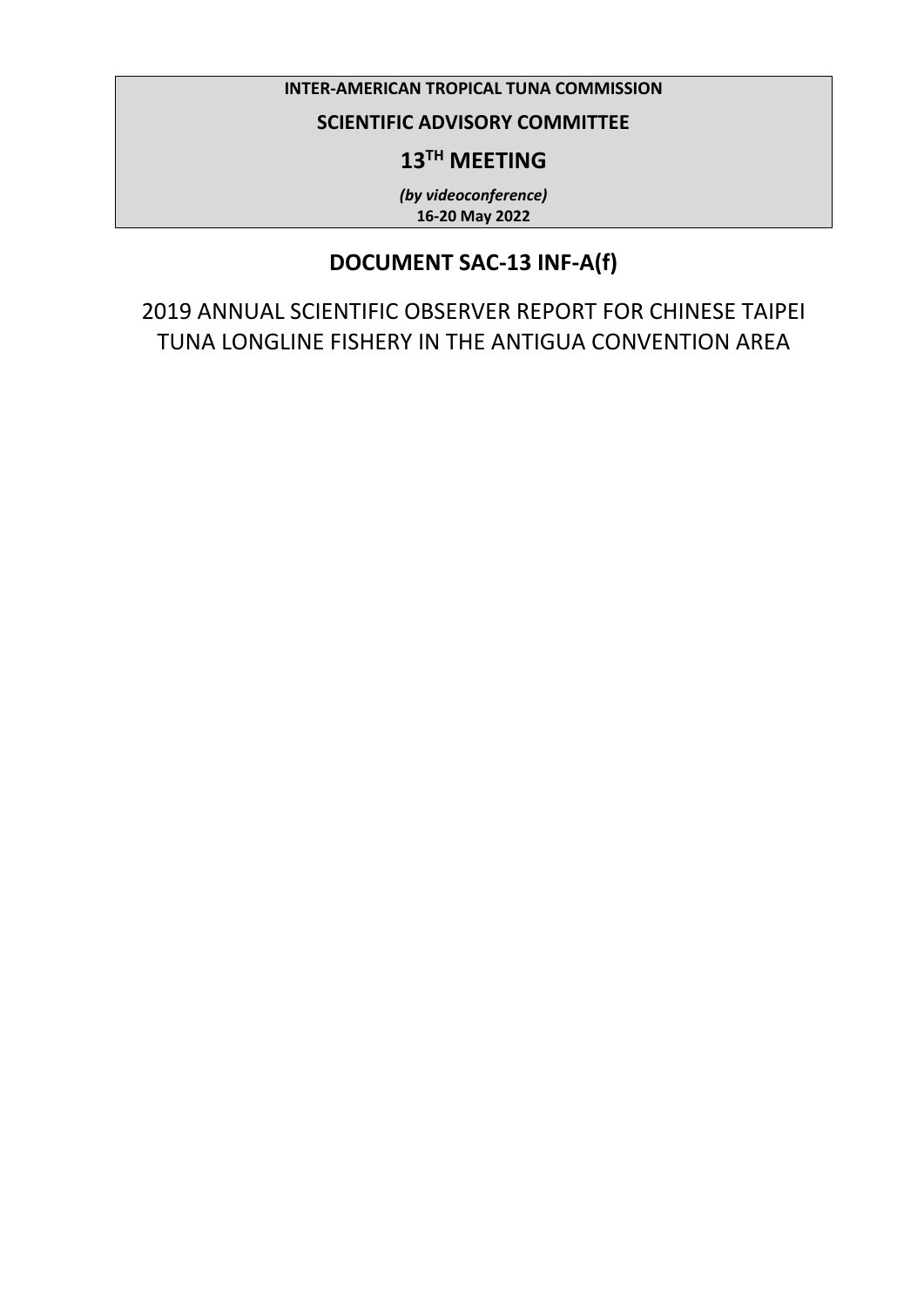**CPC Chinese Taipei (TWN)**

| <b>FLEET INFORMATION (vessels &gt;20m LOA)</b>                                      |                            |          |                         |                 |                      |             |            |                                                                           |                    |        |                 |            |            |                                                    |                    |                 |      |            |            |
|-------------------------------------------------------------------------------------|----------------------------|----------|-------------------------|-----------------|----------------------|-------------|------------|---------------------------------------------------------------------------|--------------------|--------|-----------------|------------|------------|----------------------------------------------------|--------------------|-----------------|------|------------|------------|
|                                                                                     |                            |          | Both set types combined |                 |                      |             |            | <b>Shallow sets</b><br>(<15 HPB/HBF <sup>1</sup> or <100m max hook depth) |                    |        |                 |            |            | Deep sets<br>(≥15 HPB/HBF or ≥100m max hook depth) |                    |                 |      |            |            |
|                                                                                     |                            | From     |                         | To              |                      | <b>From</b> |            | To                                                                        |                    | From   |                 | To         |            |                                                    |                    |                 |      |            |            |
| <b>Period covered</b>                                                               |                            | Dav      | Month                   | Year            | Day                  | Month       | Year       | Day                                                                       | Month              | Year   | Dav             | Month      | Year       | Day                                                | Month              | Year            | Dav  | Month      | Year       |
|                                                                                     | Date range                 |          | JAN                     | 2019            | 31                   | <b>DEC</b>  | 2019       | 8                                                                         | MAY                | 2019   | 31              | <b>DEC</b> | 2019       |                                                    | <b>JAN</b>         | 2019            | 31   | <b>DEC</b> | 2019       |
|                                                                                     |                            | Deg.     | Min.                    | Hem.            | Deg.                 | Min.        | Hem.       | Deg.                                                                      | Min.               | Hem.   | Deg.            | Min.       | Hem.       | Deg.                                               | Min.               | Hem.            | Deg. | Min.       | Hem.       |
| Area fished                                                                         | Longitude-                 | 150      |                         | W               | 103                  | 33          | W          | 149                                                                       | 58                 | W      | 130             | 30         | W          | 150                                                | 1                  | W               | 103  | 33         | W          |
|                                                                                     | Latitude                   | Deg.     | Min.                    | Hem             | Deg.                 | Min.        | Hem.       | Deg.                                                                      | Min.               | Hem.   | Deg.            | Min.       | Hem.       | Deg.                                               | Min.               | Hem.            | Deg. | Min.       | Hem.       |
|                                                                                     |                            | $\Omega$ | 3                       | N               | 34                   | 23          | N          | 0                                                                         | 3                  | N      | 14              | 49         | N          | 0                                                  | 29                 | S               | 34   | 23         | N          |
|                                                                                     |                            |          | <b>Total Fleet</b>      | <b>Observed</b> |                      |             | % observed |                                                                           | <b>Total Fleet</b> |        | <b>Observed</b> |            | % observed |                                                    | <b>Total Fleet</b> | <b>Observed</b> |      |            | % observed |
|                                                                                     | No. of vessels that fished | 140      |                         |                 | 23<br>16             |             | 40         |                                                                           | 15<br>6            |        | 100             |            | 21         |                                                    | 21                 |                 |      |            |            |
|                                                                                     | No. of trips               | 322      |                         |                 | 24<br>$\overline{7}$ |             |            | 66                                                                        |                    | 6<br>9 |                 | 256        |            | 23                                                 |                    | 9               |      |            |            |
| No. of effective days fishing                                                       |                            | 11959    |                         | 1317            |                      | 11          |            | 1449                                                                      |                    | 316    |                 | 22         |            | 10510                                              |                    | 1001            |      | 10         |            |
| No. of sets                                                                         |                            | 11959    |                         | 1317            |                      | 11          |            | 1449                                                                      |                    | 316    |                 | 22         |            | 10510                                              |                    | 1001            |      | 10         |            |
| No. of hooks (in thousands)<br>(If unknown, approx. no. of hooks/set, using $a *$ ) |                            | 34559    |                         | 2222<br>6       |                      | 4514        |            | 378                                                                       |                    | 8      |                 | 30045      |            | 1844                                               |                    | 6               |      |            |            |
| Predominant <sup>2</sup> hook type/size (IATTC (IATTC code)                         |                            | Tuna/4.2 |                         |                 | Tuna/4.2             |             | Tuna/5.0   |                                                                           | Tuna/5.0           |        |                 |            | Tuna/4.2   |                                                    | Tuna/4.2           |                 |      |            |            |
| Predominant bait type <sup>3</sup>                                                  |                            |          |                         |                 |                      |             |            |                                                                           |                    |        |                 |            |            |                                                    |                    |                 |      |            |            |

 $<sup>1</sup>$  Hooks per basket / Hooks between floats</sup>

 $2$  "Predominant" means most common, i.e., >50%.

Click here for IATTC hook codes.

 $^3$  Bait code: SQ – squid; F – fishes (e.g. Scomber spp.); A – artificial lure (e.g. plastic jig)

**Add additional comments below**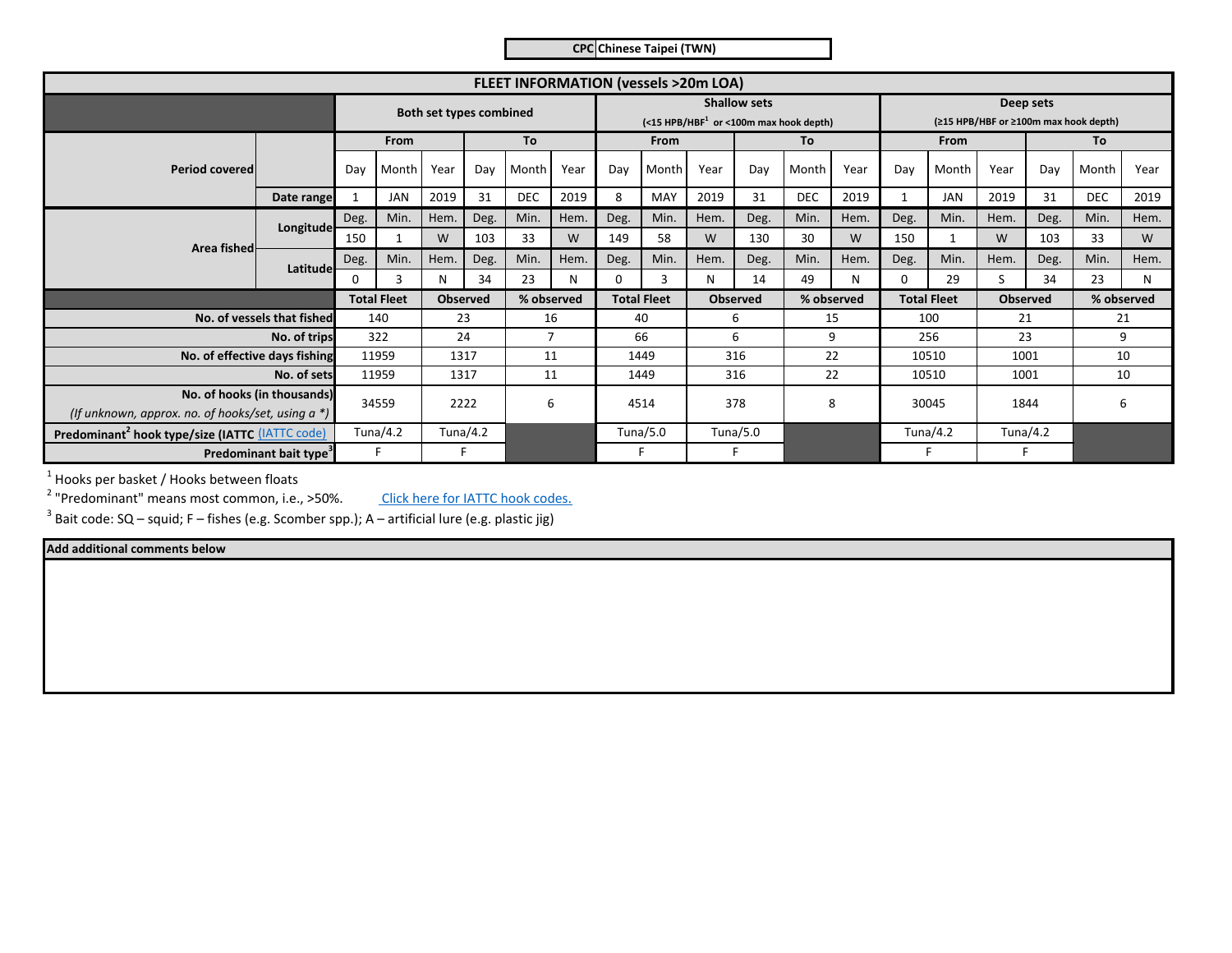| NON-RETAINED SPECIES (vessels >20m LOA) |                                                                             |                             |                         |                      |              |                     |                                                    |                                       |                         |                      |  |  |  |
|-----------------------------------------|-----------------------------------------------------------------------------|-----------------------------|-------------------------|----------------------|--------------|---------------------|----------------------------------------------------|---------------------------------------|-------------------------|----------------------|--|--|--|
|                                         |                                                                             | No. of individuals observed |                         |                      |              |                     |                                                    |                                       |                         |                      |  |  |  |
|                                         |                                                                             |                             |                         |                      |              | <b>Shallow sets</b> |                                                    | Deep sets                             |                         |                      |  |  |  |
|                                         |                                                                             |                             | Both set types combined |                      |              |                     | (<15 HPB/HBF <sup>1</sup> or <100m max hook depth) | (≥15 HPB/HBF or ≥100m max hook depth) |                         |                      |  |  |  |
|                                         |                                                                             |                             | Released                |                      |              | Released            |                                                    | Released                              |                         |                      |  |  |  |
| <b>Species</b><br>code                  | <b>Species</b>                                                              | Alive                       | Dead                    | Condition<br>unknown | Alive        | Dead                | Condition<br>unknown                               | Alive                                 | Dead                    | Condition<br>unknown |  |  |  |
| Sea turtles                             |                                                                             |                             |                         |                      |              |                     |                                                    |                                       |                         |                      |  |  |  |
| <b>DKK</b>                              | Leatherback turtle (Dermochelys coriacea)                                   | $\overline{2}$              |                         |                      |              |                     |                                                    | $\overline{2}$                        |                         |                      |  |  |  |
| <b>LKY</b>                              | Kemp's ridley turtle(Lepidochelys kempii)                                   |                             | $\mathbf{1}$            |                      |              |                     |                                                    |                                       | $\mathbf{1}$            |                      |  |  |  |
| <b>TTX</b>                              | Marine turtles, nei (Testudinata)                                           | $\mathbf{1}$                |                         |                      |              |                     |                                                    | $\mathbf{1}$                          |                         |                      |  |  |  |
|                                         | Click to add a sea turtle species                                           |                             |                         |                      |              |                     |                                                    |                                       |                         |                      |  |  |  |
|                                         | Click to add a sea turtle species                                           |                             |                         |                      |              |                     |                                                    |                                       |                         |                      |  |  |  |
|                                         | Click to add a sea turtle species                                           |                             |                         |                      |              |                     |                                                    |                                       |                         |                      |  |  |  |
|                                         | Click to add a sea turtle species                                           |                             |                         |                      |              |                     |                                                    |                                       |                         |                      |  |  |  |
| <b>Sharks and Rays</b>                  |                                                                             |                             |                         |                      |              |                     |                                                    |                                       |                         |                      |  |  |  |
| <b>ALV</b>                              | Thresher shark (Alopias vulpinus)                                           | 9                           | 5                       |                      | 4            | $\overline{2}$      |                                                    | 5                                     | $\overline{\mathbf{3}}$ |                      |  |  |  |
| <b>BSH</b>                              | Blue shark (Prionace glauca)                                                | 164                         | 12                      | 40                   | 32           | 3                   | $\overline{2}$                                     | 132                                   | 9                       | 38                   |  |  |  |
| <b>BTH</b>                              | Bigeye thresher shark (Alopias superciliosus)                               | 32                          | 182                     |                      | 9            | 10                  |                                                    | 23                                    | 172                     |                      |  |  |  |
| FAL                                     | Silky shark (Carcharhinus falciformis)                                      | 14                          | 21                      | 11                   | 4            | 6                   |                                                    | 10                                    | 15                      | 11                   |  |  |  |
| <b>LMA</b>                              | Longfin mako shark (Isurus paucus)                                          | $\overline{4}$              | 14                      |                      | $\mathbf{1}$ | 1                   |                                                    | $\overline{3}$                        | 13                      |                      |  |  |  |
| <b>OCS</b>                              | Oceanic whitetip shark (Carcharhinus longimanus)                            | 35                          | 21                      | 70                   | 14           | 8                   | 30                                                 | 21                                    | 13                      | 40                   |  |  |  |
| <b>PLS</b>                              | Pelagic stingray (Pteroplatytrygon violacea)                                | 347                         | 90                      | 1082                 | 32           | 1                   | 563                                                | 315                                   | 89                      | 519                  |  |  |  |
| <b>PSK</b>                              | Crocodile shark (Pseudocarcharias kamoharai)                                | 125                         | 85                      | 45                   | 15           | 1                   | 37                                                 | 110                                   | 84                      | 8                    |  |  |  |
| <b>RMB</b>                              | Giant manta (Mobula birostris)                                              |                             |                         | $\overline{2}$       |              |                     |                                                    |                                       |                         | $\overline{2}$       |  |  |  |
| <b>RMV</b>                              | Manta ray, nei (Mobula spp.)                                                | 30                          | $\mathbf{1}$            |                      |              |                     |                                                    | 30                                    | $\mathbf{1}$            |                      |  |  |  |
| <b>SKX</b>                              | Sharks, rays, skates, etc. nei (Elasmobranchii)                             |                             | 1                       |                      |              |                     |                                                    |                                       | $\mathbf{1}$            |                      |  |  |  |
| <b>SMA</b>                              | Short fin mako shark (Isurus oxyrinchus)                                    | $\overline{2}$              | $\overline{4}$          |                      |              |                     |                                                    | $\overline{2}$                        | 4                       |                      |  |  |  |
| <b>SPK</b>                              | Great hammerhead (Sphyrna mokarran)                                         |                             | $\mathbf{1}$            |                      |              |                     |                                                    |                                       | $\mathbf{1}$            |                      |  |  |  |
| SPL                                     | Scalloped hammerhead shark (Sphyrna lewini)                                 |                             | $\mathbf{1}$            |                      |              |                     |                                                    |                                       | $\mathbf{1}$            |                      |  |  |  |
| SPZ                                     | Smooth hammerhead shark (Sphyrna zygaena)                                   |                             | $\overline{2}$          |                      |              | $\overline{2}$      |                                                    |                                       |                         |                      |  |  |  |
| SSQ                                     | Velvet dogfish (Scymnodon squamulosus)                                      | $\overline{\mathbf{3}}$     | $\overline{2}$          | 38                   | $\mathbf{1}$ | 1                   | 35                                                 | $\overline{2}$                        | $\mathbf{1}$            | 3                    |  |  |  |
| STI                                     | Stingrays nei (Dasyatis spp)                                                | 56                          | $\mathbf{1}$            |                      |              |                     |                                                    | 56                                    | $\mathbf{1}$            |                      |  |  |  |
|                                         | Click to add a shark or ray species                                         |                             |                         |                      |              |                     |                                                    |                                       |                         |                      |  |  |  |
|                                         | Click to add a shark or ray species                                         |                             |                         |                      |              |                     |                                                    |                                       |                         |                      |  |  |  |
|                                         | Click to add a shark or ray species                                         |                             |                         |                      |              |                     |                                                    |                                       |                         |                      |  |  |  |
|                                         | Click to add a shark or ray species                                         |                             |                         |                      |              |                     |                                                    |                                       |                         |                      |  |  |  |
|                                         | Click to add a shark or ray species                                         |                             |                         |                      |              |                     |                                                    |                                       |                         |                      |  |  |  |
|                                         | Click to add a shark or ray species                                         |                             |                         |                      |              |                     |                                                    |                                       |                         |                      |  |  |  |
|                                         | Click to add a shark or ray species                                         |                             |                         |                      |              |                     |                                                    |                                       |                         |                      |  |  |  |
|                                         | Click to add a shark or ray species                                         |                             |                         |                      |              |                     |                                                    |                                       |                         |                      |  |  |  |
|                                         | Click to add a shark or ray species                                         |                             |                         |                      |              |                     |                                                    |                                       |                         |                      |  |  |  |
|                                         | Click to add a shark or ray species                                         |                             |                         |                      |              |                     |                                                    |                                       |                         |                      |  |  |  |
|                                         | Click to add a shark or ray species                                         |                             |                         |                      |              |                     |                                                    |                                       |                         |                      |  |  |  |
|                                         | Click to add a shark or ray species                                         |                             |                         |                      |              |                     |                                                    |                                       |                         |                      |  |  |  |
|                                         | For additional species caught, enter species code and species in rows below |                             |                         |                      |              |                     |                                                    |                                       |                         |                      |  |  |  |
|                                         |                                                                             |                             |                         |                      |              |                     |                                                    |                                       |                         |                      |  |  |  |
|                                         |                                                                             |                             |                         |                      |              |                     |                                                    |                                       |                         |                      |  |  |  |
|                                         |                                                                             |                             |                         |                      |              |                     |                                                    |                                       |                         |                      |  |  |  |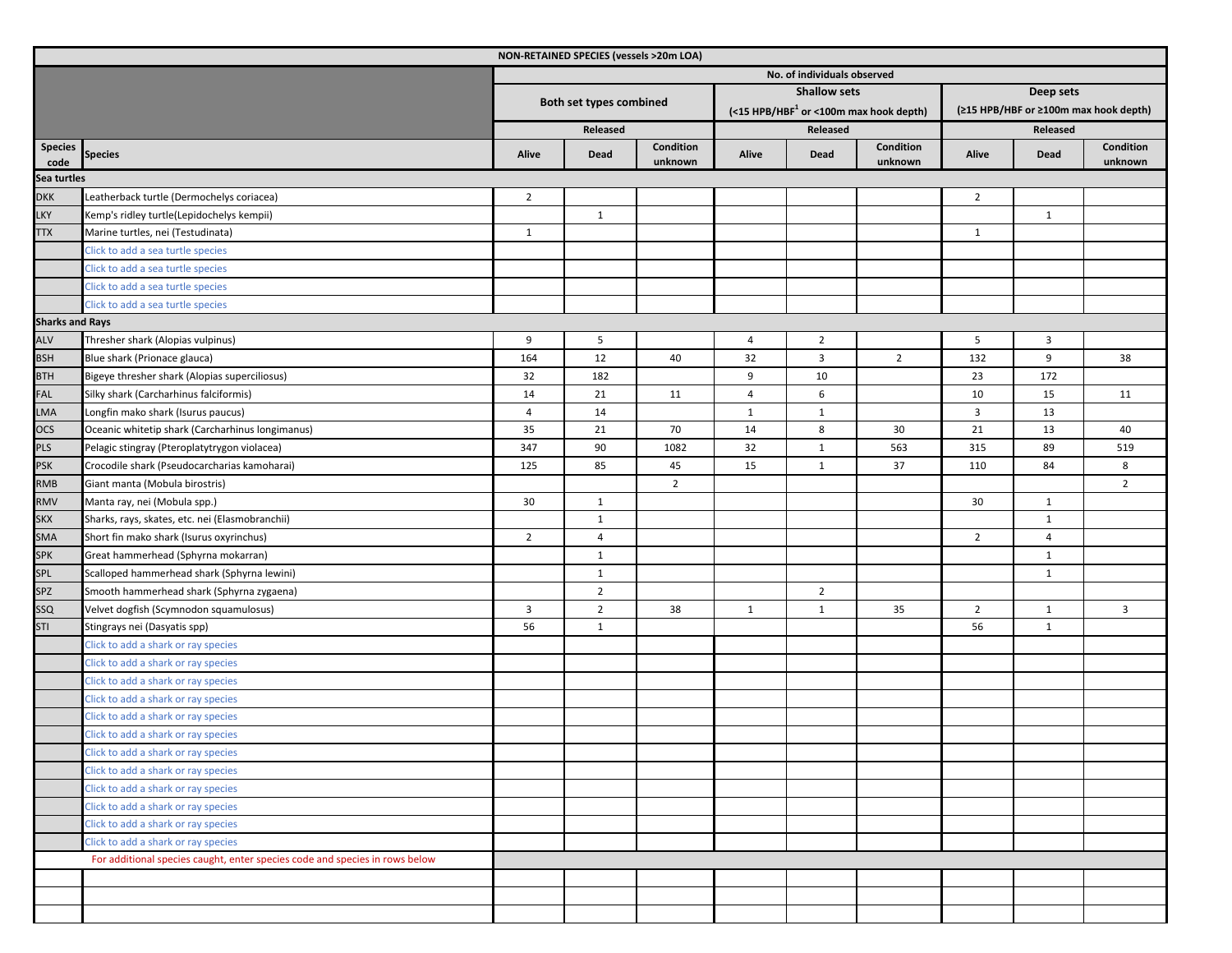| <b>Marine mammals</b> |                                                                             |              |  |  |              |  |
|-----------------------|-----------------------------------------------------------------------------|--------------|--|--|--------------|--|
| FAW                   | False killer whale (Pseudorca crassidens)                                   | $\mathbf{1}$ |  |  | $\mathbf{1}$ |  |
|                       | Click to add a marine mammal species                                        |              |  |  |              |  |
|                       | Click to add a marine mammal species                                        |              |  |  |              |  |
|                       | Click to add a marine mammal species                                        |              |  |  |              |  |
|                       | Click to add a marine mammal species                                        |              |  |  |              |  |
|                       | Click to add a marine mammal species                                        |              |  |  |              |  |
|                       | Click to add a marine mammal species                                        |              |  |  |              |  |
|                       | Click to add a marine mammal species                                        |              |  |  |              |  |
|                       | Click to add a marine mammal species                                        |              |  |  |              |  |
|                       | Click to add a marine mammal species                                        |              |  |  |              |  |
|                       | Click to add a marine mammal species                                        |              |  |  |              |  |
|                       | Click to add a marine mammal species                                        |              |  |  |              |  |
|                       | Click to add a marine mammal species                                        |              |  |  |              |  |
|                       | Click to add a marine mammal species                                        |              |  |  |              |  |
|                       | Click to add a marine mammal species                                        |              |  |  |              |  |
|                       | For additional species caught, enter species code and species in rows below |              |  |  |              |  |
|                       |                                                                             |              |  |  |              |  |
|                       |                                                                             |              |  |  |              |  |
|                       |                                                                             |              |  |  |              |  |
|                       |                                                                             |              |  |  |              |  |
|                       |                                                                             |              |  |  |              |  |
|                       |                                                                             |              |  |  |              |  |
|                       |                                                                             |              |  |  |              |  |
|                       |                                                                             |              |  |  |              |  |
|                       |                                                                             |              |  |  |              |  |
|                       |                                                                             |              |  |  |              |  |
| <b>Seabirds</b>       |                                                                             |              |  |  |              |  |
|                       | Click to add a seabird species<br>Click to add a seabird species            |              |  |  |              |  |
|                       | Click to add a seabird species                                              |              |  |  |              |  |
|                       | Click to add a seabird species                                              |              |  |  |              |  |
|                       | Click to add a seabird species                                              |              |  |  |              |  |
|                       | Click to add a seabird species                                              |              |  |  |              |  |
|                       | Click to add a seabird species                                              |              |  |  |              |  |
|                       | Click to add a seabird species                                              |              |  |  |              |  |
|                       | Click to add a seabird species                                              |              |  |  |              |  |
|                       | Click to add a seabird species                                              |              |  |  |              |  |
|                       | Click to add a seabird species                                              |              |  |  |              |  |
|                       | Click to add a seabird species                                              |              |  |  |              |  |
|                       | Click to add a seabird species                                              |              |  |  |              |  |
|                       | Click to add a seabird species                                              |              |  |  |              |  |